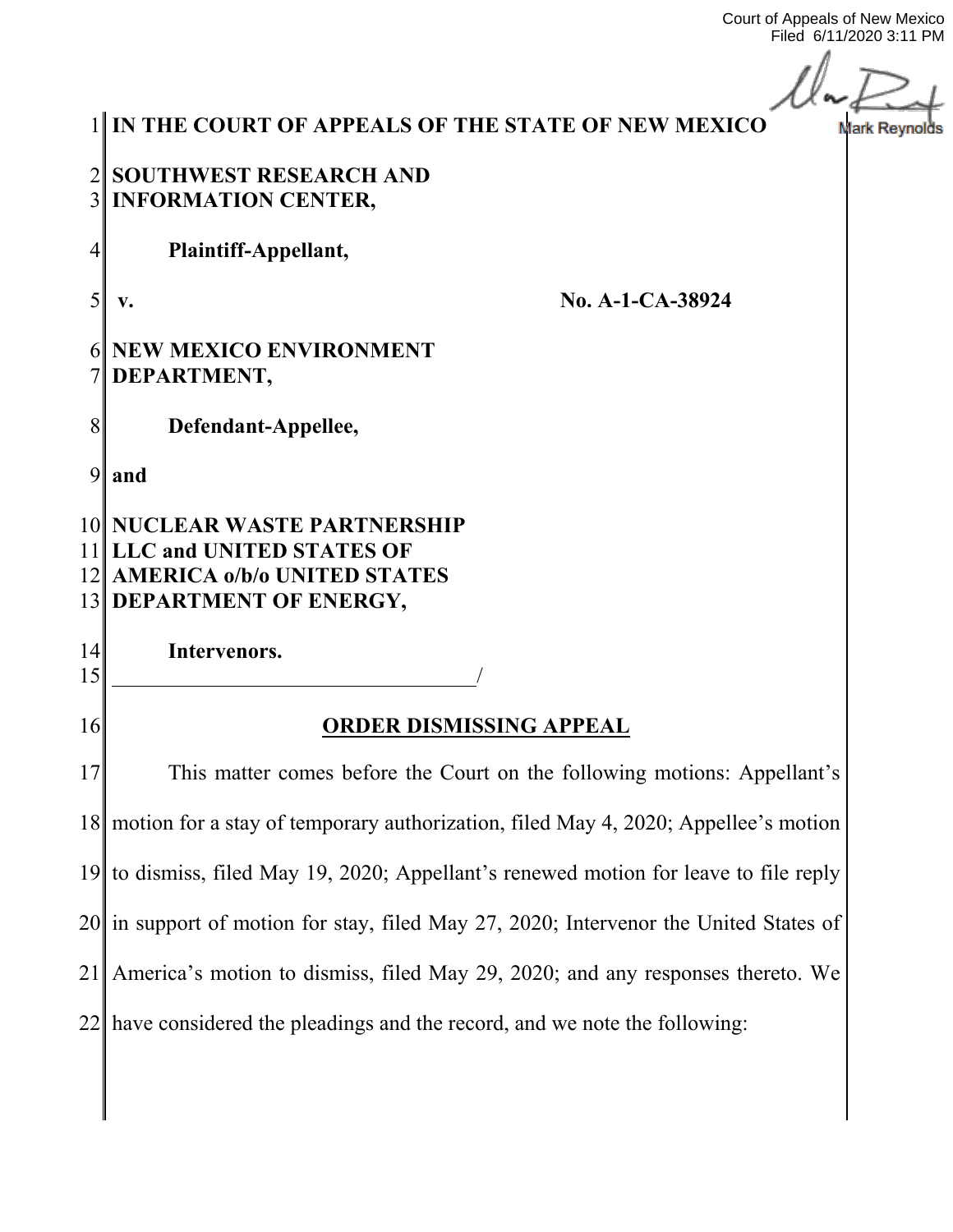$1 \parallel$  1. On April 27, 2020, Appellant filed a notice of appeal with this Court,  $2\parallel$  seeking review of an alleged "final administrative action" of Appellee, pursuant to  $3$  the letter decision filed by Appellee on April 24, 2020 (the Decision).

4 2. The Decision grants permittees their request for a temporary  $5$  authorization, expressly stating both that the grant is for a 180-day temporary 6 authorization expiring October 24, 2020, and that the "authorization is temporary 7 and does not constitute a final agency action on the pending [action], nor does it 8| prejudice or presuppose the outcome of the final action."

9 3. It is incumbent upon the appellate court to address jurisdiction 10 questions when they arise. *See Dixon v. N.M. Taxation & Revenue Dep't*, 2004- 11 NMCA-044, ¶ 29, 135 N.M. 431, 89 P.3d 680 ("[J]urisdiction is basic to any 12 appeal." (internal quotation marks and citation omitted)); *see also Smith v. City of*  13 *Santa Fe*, 2007-NMSC-055, ¶ 10, 142 N.M. 786, 171 P.3d 300 ("[I]t is incumbent 14 upon the appellate court to raise jurisdiction questions *sua sponte* when the Court 15 notices them."). When an appellate court does not have jurisdiction, it must dismiss. 16 *See Thornton v. Gamble*, 1984-NMCA-093, ¶ 15, 101 N.M. 764, 688 P.2d 1268.

17 4. An appellate court does not have jurisdiction when a final judgment has 18 not been entered. *See, e.g.*, *State v. Griego*, 2004-NMCA-107, ¶ 22, 136 N.M. 272,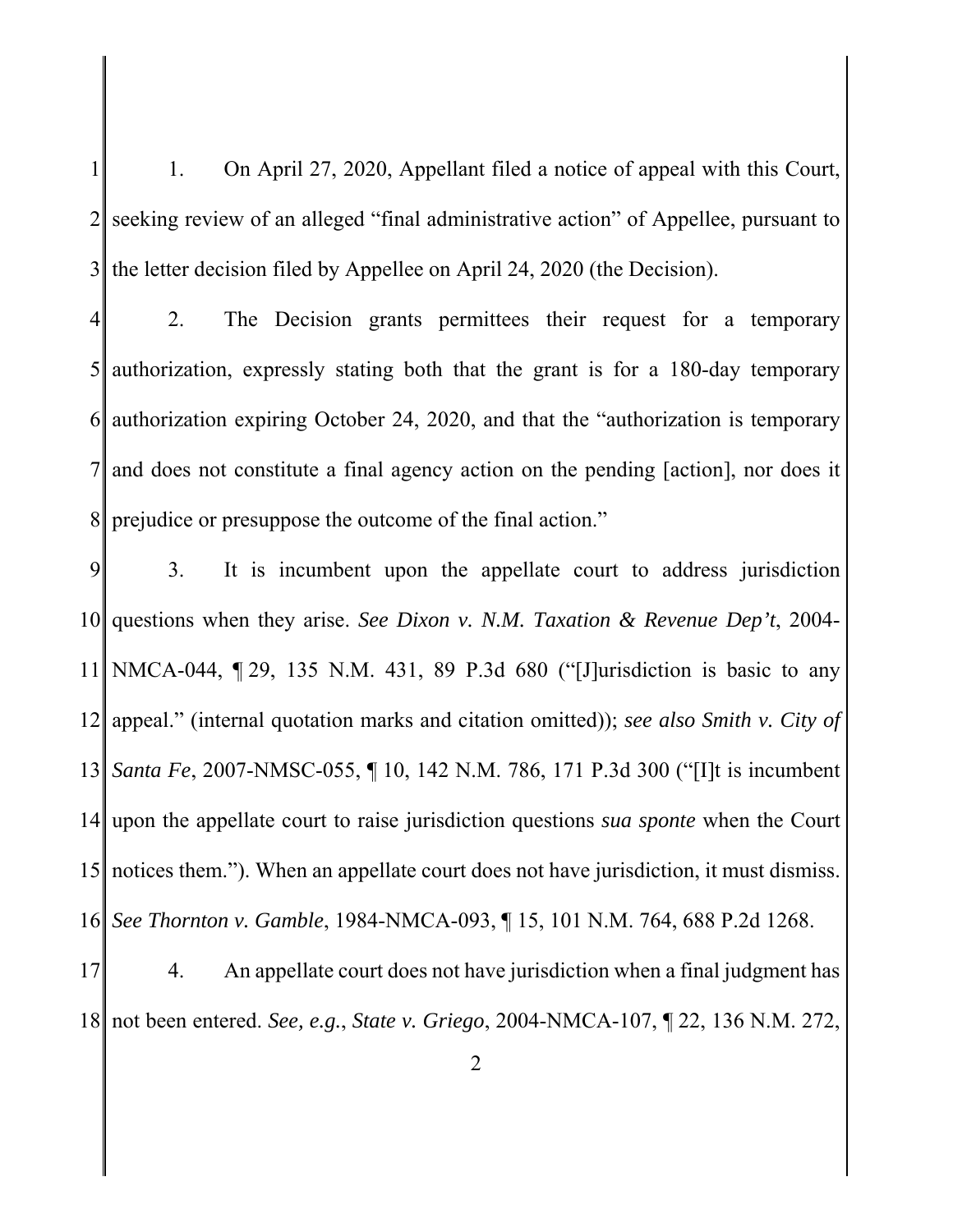$1$  96 P.3d 1192 (dismissing for lack of jurisdiction when no final judgment had been 2 entered); *State v. Garcia*, 1983-NMCA-017, ¶¶ 29-30, 99 N.M. 466, 659 P.2d 918  $3$  (same). Indeed, NMSA 1978, Section 74-4-14(A) (1992) states a party may appeal 4 a *final* administrative action. *See also State ex rel. Dep't of Human Servs. v. Manfre*, 5 1984-NMCA-135, ¶ 11, 102 N.M. 241, 693 P.2d 1273 ("In the absence of a statute  $6$  or other provision of law specifically authorizing an appeal to this court, we have no  $7$  jurisdiction.").

8 5. In the present case, the administrative agency made clear that its 9 Decision did *not* constitute a final agency action and, indeed, the relief granted is  $10$  temporary in nature. Thus, the Decision is not final, the issue is not ripe for appellate 11 review, and dismissal of this matter is appropriate. *See Griego*, 2004-NMCA-107, 12 ¶ 22; *Garcia*, 1983-NMCA-017, ¶¶ 29-30; *see also Manfre*, 1984-NMCA-135, ¶ 11. 13 6. As we do not have jurisdiction over this case, we will not rule on the 14 pending motion for stay or motion for leave to file reply in support of motion for  $15$  stay.